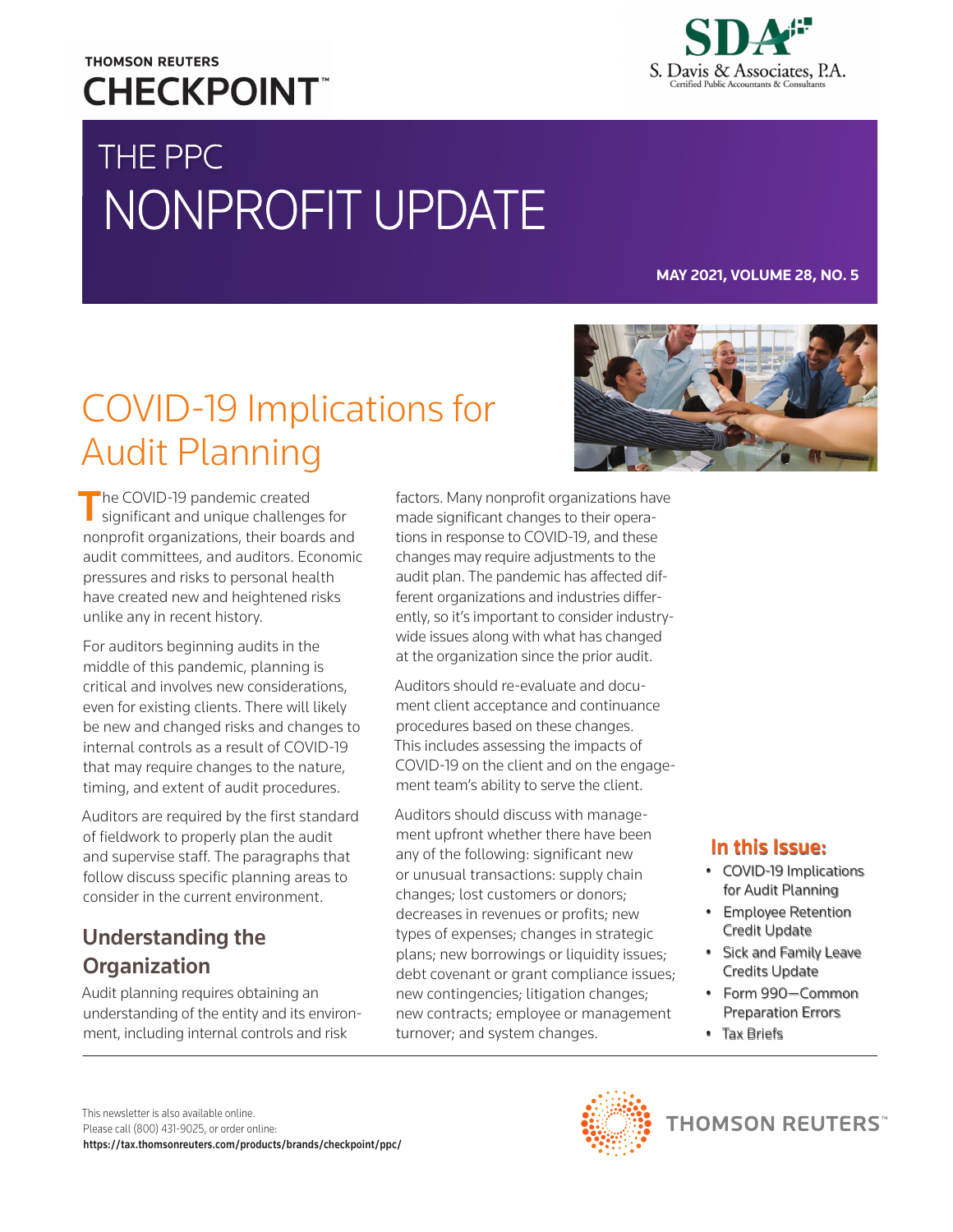#### Practical Consideration:

*PPC's Guide to Audits of Nonprofit Organizations*, at NPO-CX-6.3, "COVID-19 Audit Considerations," provides a checklist and discussion of COVID-19 related audit issues.

#### Risk Assessment

Auditors need to evaluate the potential for increased risks of material misstatements to the financial statements and how management has assessed the impacts of COVID-19. In addition to the risks related to changes in the organization discussed above, the following are other areas to consider as part of the overall risk assessment:

**Fraud Risk.** Fraud risk is heightened because of the pandemic. Many organizations are struggling financially, so there are more operational and liquidity pressures on management and employees. In addition, closures and shutdowns and employee furloughs and terminations put new pressures on the workforce and can create new opportunities and incentives to commit fraud. Auditors should refer to the requirements of AU-C 240 and consider the need to change audit procedures to address changes in internal controls relating to fraud risks.

Remote Working. Remote working creates new risks because both client personnel and auditors are likely working from home. Access to client personnel and records may have changed since the last audit and may require additional planning and communication. Internal controls over financial reporting have probably changed and need to be evaluated. There are likely new controls and changes to existing controls (like segregation of duties, because of employees working remotely or furloughs or terminations) to be evaluated, documented, and tested.

Cybersecurity Risks. Cyber risks have become more of an issue, as nonprofit organizations have increasingly been the targets of cyber incidents. Many clients have transitioned more data to the cloud to facilitate working remotely, among other reasons. As part of planning, auditors should identify and assess the potential risks of material misstatement to the financial statements from cybersecurity risks and adjust the audit plan to test internal controls that mitigate those risks.

Accounting Issues. Areas of increased accounting risk as a result of the pandemic that may require different audit planning for current audits include the following: asset impairment, management estimates, timing/cutoff of revenues and expenses, debt covenant compliance, and investment valuation. As a result of the pandemic, new disclosures may be required for those issues, along with risks and uncertainties and subsequent events. In addition, organizations may have implemented new accounting

standards that auditors must address, such as revenue recognition and accounting for leases. Going concern may be a new issue for many organizations, so auditors should review the requirements of AU-C 570 relating to audit procedures, disclosures, and the audit report.

Compliance with Laws and Regulations. In assessing risks of material misstatement to the financial statements, auditors should consider the risk of noncompliance with laws and regulations, including new COVID-19 federal awards such as the CARES Act. The audit plan should include procedures to review the specific compliance requirements and related controls over them to provide reasonable assurance of detecting noncompliance. These procedures include understanding and evaluating how the client is complying with the relevant provisions of laws, regulations, contracts, and grant agreements, along with the accounting for new awards and expenditures.

### Audit Timing

More time may be needed to complete the audit, and the audit fee may need to be adjusted in response. In addition to addressing many new audit risks, working and auditing remotely may take more time. Clients working remotely may be less available, less engaged, and have less of a sense of urgency about the audit. The engagement team may have more difficulty accessing client records and obtaining needed information, may be less productive, and the work may take longer. It's important to set expectations about audit timing with the client before and revisit them during the audit. If extensions or waivers are needed from financial statement users, they should be planned for in advance.

Auditors should review the overall audit timeline and phases of fieldwork up to the completion date with management and get their agreement upfront. It may be necessary to schedule regular discussions with the client upfront, so everyone is aware of open issues and knows what needs to be done to complete the audit.

### Information Technology Issues

The audit plan should incorporate any needed changes to the audit team's technology and processes so they are able to access client data and systems and avoid delays. Additional precautions may be needed to ensure security and confidentiality of data transmissions and communications with the client and others.

### Changes to Audit Approach

Following are a few specific areas where the auditor may need to alter processes and procedures.

Communications. Communications with the client may need to be more frequent and timely because of working remotely. Auditors may need to plan to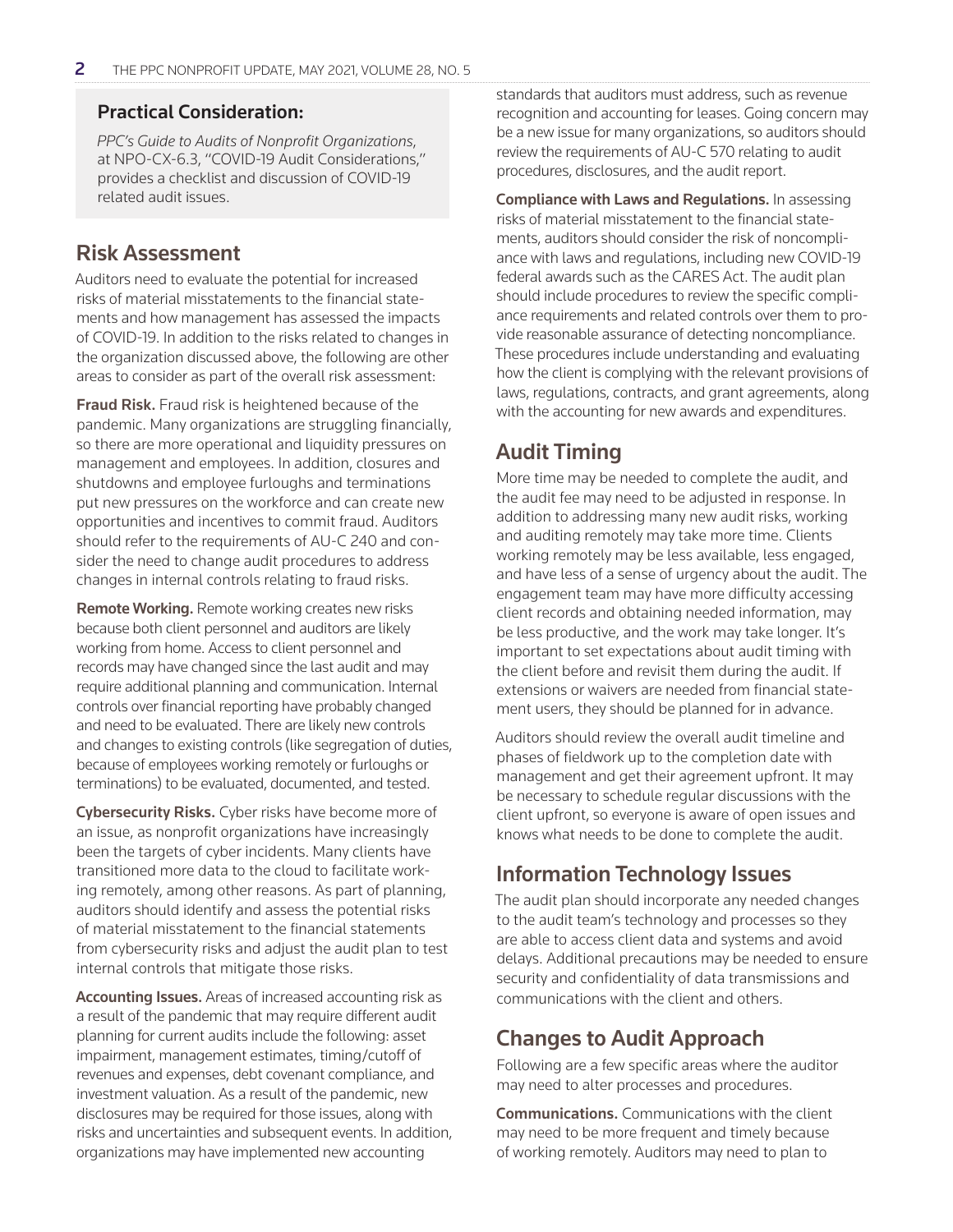communicate differently because access to management and audit committees is different and they are under additional demands because of the pandemic that could affect their availability.

New risks and accounting issues that are expected to affect the audit plan and timing should be discussed in advance, and more may come to the auditor's attention as the audit (and pandemic) continues. Frequent communications with management and the board to see how they are addressing new issues that might affect the audit are critical.

#### Practical Consideration:

The PCAOB issued a paper summarizing how audit committees are thinking about the effect of COVID-19 on financial reporting and the audit as they perform their oversight duties. It can be useful for auditors of all types of organizations to consider and is available at https://pcaobus. org/Documents/Conversations-with-Audit-Committee-Chairs-Covid.pdf.

Specific Procedures. Walkthroughs and internal control tests may be difficult to perform if clients and auditors aren't at the clients' locations, which may require more substantive testing. Preliminary analytics of year-overyear actuals and budget-to-actual may produce different results than in prior audits if the current year results have been significantly impacted (negatively or positively) by the economy and the pandemic. Auditors may need to change their audit plan and procedures in response.

If preliminary audit work was already performed, auditors should inquire about changes in internal controls since that time. Where internal controls are relied on, auditors need to evaluate whether they can continue to rely on controls that weren't in place for the full year.

Because of the many new risks and new accounting issues, auditors may—for the first time—need to engage specialists to assist them. These include economists, valuation experts, cybersecurity experts, fraud specialists, and tax advisors. As part of planning, auditors should review existing and proposed auditing standards relating to use of specialists and consider independence issues.

#### Practical Consideration:

The AICPA, International Ethics Standards Board for Accountants, and International Auditing and Assurance Standards Board guidance on using specialists is available at www.ethicsboard.org/publications/ using-specialists-covid-19-environment.

#### Audit Wrap-up Activities

Subsequent event procedures are very important in the current environment. Both recognized and unrecognized events need to be evaluated to make sure they are properly recognized or disclosed in the financial statements. Management representation letters, confirmations, and attorney letters can be delayed because of the current environment and working remotely, which can delay the audit report. Management representation letters may need to include new representations because of the pandemic (going concern, risks and uncertainties, significant estimates, subsequent events), and this should be discussed with management in advance.

### Modified Audit Opinions

There is a greater potential for issuing a modified audit opinion in the current environment. The auditor may not be able to obtain sufficient appropriate audit evidence, even if it is not within the organization's control due to government lockdowns, access to organization records, or employee health issues. There may be material misstatements in the financial statements because accounting policies were not followed or new standards were not appropriately implemented. There could be incomplete or misleading disclosures relating to risks, estimates, judgments, subsequent events, and material uncertainties as a result of the pandemic, including going concern. Auditors should review the requirements of AU-C 706 and discuss any required modification to the audit report with management as soon as possible.

### Single Audit Implications

For organizations subject to single audit requirements, auditors should be aware of the August 2020 OMB Compliance Supplement and the December 2020 Compliance Supplement Addendum.

#### Practical Consideration:

AICPA COVID-19 A&A resources are available at www.aicpa.org/interestareas/frc/covid19.html. Previous issues of The *PPC Nonprofit Update* include articles about the OMB Compliance Supplement and Addendum. *PPC's Guide to Single Audits* and *PPC's Guide to Audits of Nonprofit Organizations* also provide information about COVID-19 and single audits.

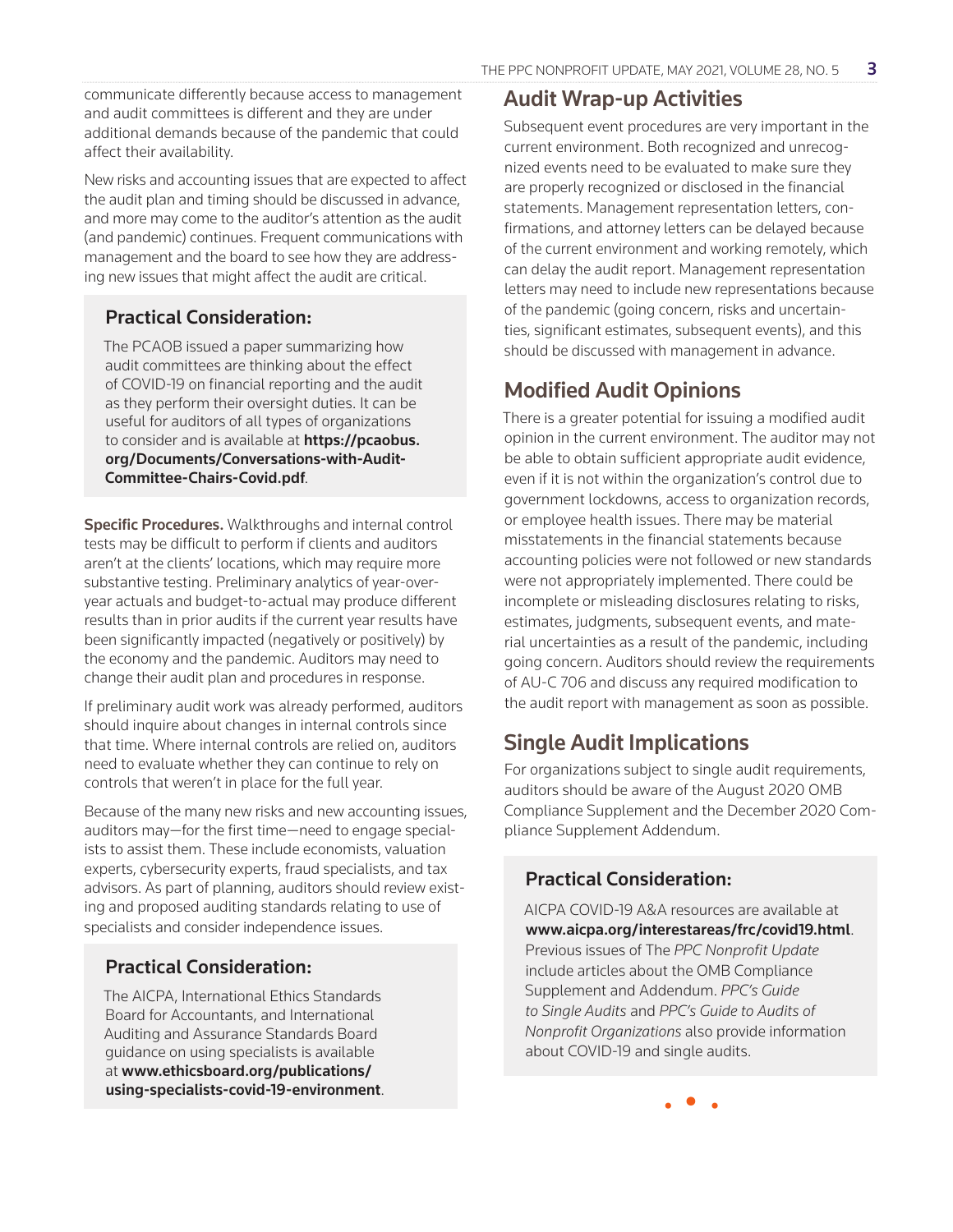## Employee Retention Credit Update

The employee retention credit (ERC) was enacted by the CARES Act on March 27, 2020. It was a refundable payroll tax credit equal to 50% of the qualified wages (including certain health plan expenses), up to \$10,000, an eligible employer (including tax-exempt organizations) paid to employees after March 12, 2020, and before January 1, 2021. The Consolidated Appropriations Act (CAA) of 2021 extended the ERC through June 30, 2021, increased the credit rate from 50% to 70% of qualified wages, increased the limit on peremployee creditable wages from \$10,000 for the year to \$10,000 per quarter, and expanded eligibility. (See the May 2020, September 2020, and February 2021 editions of this newsletter for coverage.)

#### Recent Developments

On March 1, 2021, the IRS released guidance in Notice 2021-20 about the ERC as it applies to qualified wages paid from March 13, 2020, through December 31, 2020. Notice 2021-23 (2021-16 IRB) was released on April 2, 2021, providing guidance on the ERC that applies to qualified wages paid in the first and second quarters of 2021. Additionally, on March 11, 2021, the American Rescue Plan Act (ARPA) of 2021 (P.L. 117-2) was signed into law, extending the ERC through December 31, 2021.

### IRS Guidance for Claiming the ERC in 2020

Notice 2021-20 (2021-11 IRB 922) addresses the ERC as it applies to qualified wages paid from March 13, 2020, through December 31, 2020. The guidance, which is similar to the FAQs published on www.irs.gov, clarifies the credit, includes examples, and describes retroactive changes under the Taxpayer Certainty and Disaster Tax Relief Act of 2020. The notice provides answers to the following questions:

- 1. Who are eligible employers?
- 2. How do the aggregation rules affect the ERC?
- 3. What orders from an appropriate governmental authority are taken into account for determining credit eligibility?
- 4. What constitutes full or partial suspension of trade or business operation?
- 5. Which gross receipts does a tax-exempt employer use to determine a significant decline?
- 6. How is the maximum amount of an eligible employer's ERC determined?
- 7. What are qualified wages and how is the average number of full-time employees determined?
- 8. How are allocable qualified health plan expenses determined?
- 9. How do PPP loans and ERC eligibility interact?
- 10. How is the ERC claimed?
- 11. What special issues can affect the ERC?
- 12. How is the ERC substantiated?

**Caution:** The guidance provided in Notice 2021-20 does not address changes that apply to qualified wages paid after December 31, 2020.

### ERC Modified and Extended through 2021

Notice 2021-23. Many of the questions answered in Notice 2021-20, as listed in our previous discussion, are answered in Notice 2021-23. However, this guidance does provide that the advance payment of the ERC (by filing Form 7200) is available only to 2021 small employers.

ARPA. In addition to extending the ERC through December 31, 2021, the ARPA codifies the credit by creating new IRC Sec. 3134 effective for calendar quarters beginning after June 30, 2021. The ERC rate for 2021 is 70% [IRC Sec. 3134(a)], and the qualified wages limit for any calendar quarter remains at \$10,000 [IRC Sec. 3134(b)(1)(A)]. So, an employer can potentially have up to \$40,000 in qualified wages per employee during 2021.

Credit limitations. The ERC in any calendar quarter may not exceed the applicable employment taxes on the wages paid with respect to the employment of all the employees of the eligible employer. The credit is allowed to be claimed against Medicare (1.45% portion) taxes only [IRC Sec. 3134(b)(2)]. Under the CARES Act and CAA (2021), the credit could be taken against social security (6.2% portion) taxes.

#### Practical Consideration:

Since there will be a smaller amount of taxes to claim the credit against, it could take longer to fully claim the credit for the third and fourth quarters of 2021.

The ARPA adds an overall limitation on the credit of \$50,000 per calendar quarter for an eligible employer that is a recovery startup business [IRC Sec. 3134(b)(1)(B)]. For this purpose, a *recovery startup business* is any employer (a) that began carrying on any trade or business after February 15, 2020; (b) for which the employer's average annual gross receipts (under the qualified small business exception to the limitations of the cash accounting method) for the three-taxable-year period ending with the tax year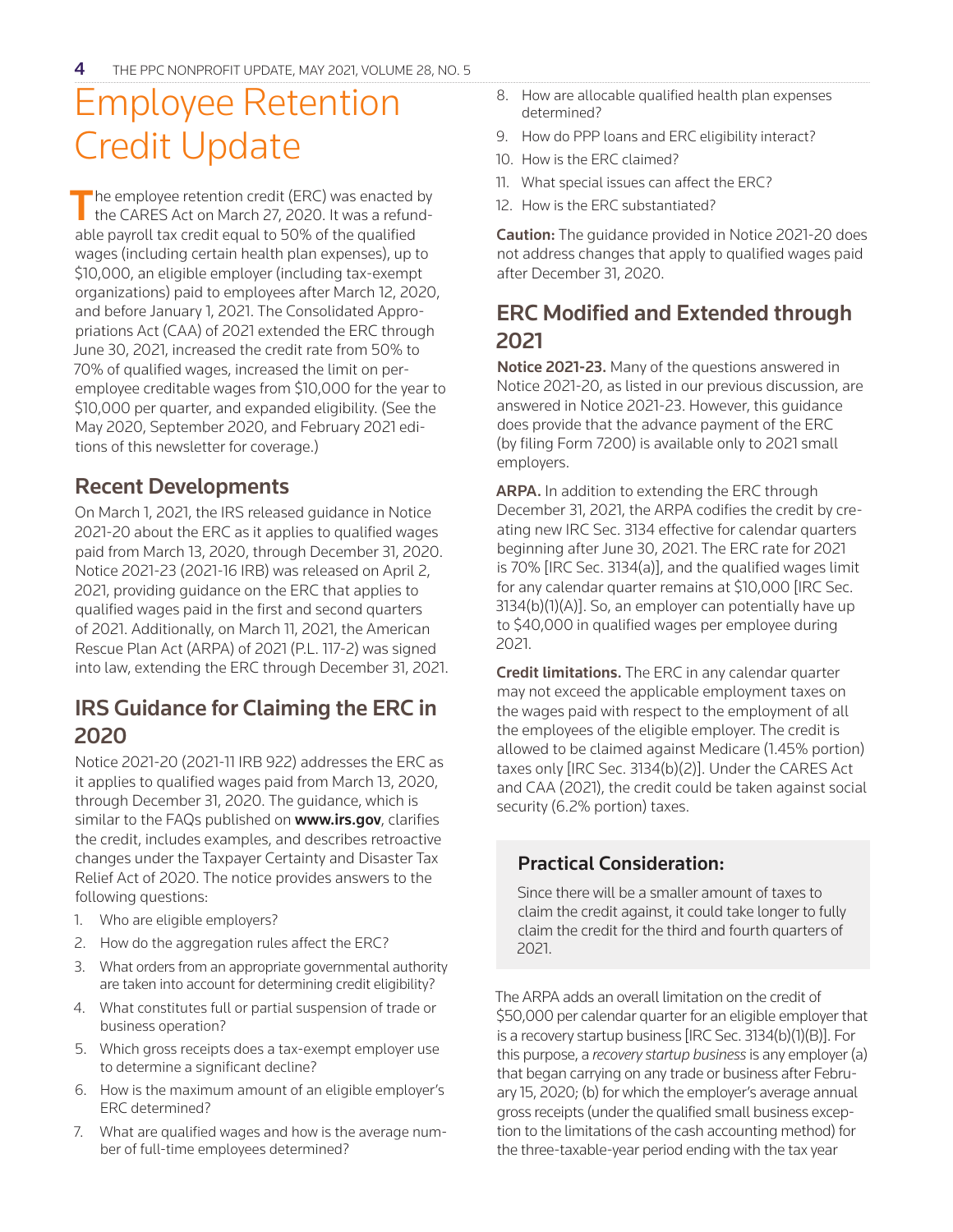a suspension under a government order or had a significant decline in gross receipts [IRC Sec. 3134(c)(5)]. Coordination with other relief. The ARPA also provides that qualified wages paid by an employer taken into account as payroll costs under second draw Paycheck

Protection Program (PPP) loans, shuttered venues assistance grants, and restaurant revitalization grants are not eligible for the ERC. However, payroll costs paid during the covered period do not fail to be treated as ERC-qualified wages to the extent that a covered loan is *not* forgiven. Thus, PPP recipients are eligible for the ERC if the loan did not pay the wages in question.

• • •

## Sick and Family Leave Credits Update

Effective April 1, 2020, through December 31, 2020, the Families First Coronavirus Response Act (FFCRA) required certain employers to provide paid leave to workers who are unable to work or telework due to circumstances related to COVID-19 (qualified paid leave). The FFCRA offset the costs of providing qualified paid leave, up to certain amounts, with refundable tax credits against employment taxes for qualified leave wages taken April 1, 2020, through December 31, 2020. The CAA of 2021 extended the period for which the tax credits could be taken through March 31, 2021. The paid sick leave credit for each employee is equal to the lesser of the amount of his or her leave pay or either: (1) \$511 per day while the employee is receiving paid sick leave to care for himself or herself up to a total of \$5,110 for ten days; or (2) \$200 per day, up to a total of \$2,000 for 10 days, if the sick leave is to care for a family member or child whose school or place of care is closed. The paid family leave credit for each employee is the amount of his or her leave pay limited to \$200 per day with a maximum of \$10,000.

### Recent Developments

Generally, for amounts paid with respect to calendar quarters beginning after March 31, 2021, the ARPA codifies these FFCRA credits by creating new IRC Secs. 3131 (credit for paid sick leave), 3132 (payroll credit for paid family leave), and 3133 (special rule related to tax on employers). It also extends the sick and family leave credits through September 30, 2021. Additionally, ARPA made modifications to the credits beginning with wages paid on April 1, 2021. Some of these changes are highlighted in this article. Calculating and applying the credits. Section 3133(a) provides that paid sick and family leave credits may be claimed for the employer's share of social security tax (6.2%) and Medicare tax (1.45%) on qualified leave wages. The credit is applied against the Medicare portion (only) of payroll taxes of all employees, not just the employees to whom qualifying leave wages are paid. In addition, the IRS may waive Section 6656 penalties for failure to deposit applicable employment taxes (employer's share of Medicare tax) if the failure to deposit is due to an anticipated credit.

**Credit expansions.** The paid sick and family leave credits may be claimed by employers who provide paid time off for employees to obtain the COVID-19 vaccination or recover from an illness related to the immunization. Also, the credits are increased by the employer's (1) qualified health plan expenses [IRC Secs. 3131(d) and 3132(d)] and (2) certain collectively bargained benefits [IRC Secs. 3131(e) and 3132(e)].

Credit limitations. For both credits, the following limitations are added:

- A nondiscrimination requirement providing no credit is permitted to any employer who discriminates in favor of highly-compensated employees as defined under IRC Sec. 414(q), full-time employees, or employees on the basis of employment tenure [IRC Secs. 3131(j) and 3132(j)].
- $\bullet$  A denial of double benefit rule providing that any wages taken into account in determining the paid sick and family leave credits may not be included for determining the credits allowed under IRC Secs. 45A, 45P, 45S, 51, 3131 or 3132, and 3134 [IRC Secs. 3131(f)(3) and 3132(f)(3)].
- $\bullet$  IRC Secs. 3131(f)(5) and 3132(f)(5) clarifying that while no credits may be claimed by the federal government or any federal agency or instrumentality, this prohibition does not apply to any organization described under IRC Sec. 501(c)(1) and exempt from tax under IRC Sec. 501(a), including state and local governments.
- Rules requiring coordination of the credits with second draw Payroll Protection Program (PPP) loans and certain government grants.

Changes to sick leave credit only. The 10-day limitation on the maximum number of days that an employer can claim the paid sick leave credit for wages paid to an employee is reset, following the current 10-day limitation that runs from the start of the credits in 2020 through March 31, 2021 [IRC Sec. 3131(b)(2)].

Changes to family leave credit only. The amount of wages that an employer may claim the paid family leave credit in a year is increased from \$10,000 to \$12,000 per employee [IRC Sec. 3132(b)(1)(B)]. Also, the paid family leave credit is expanded to allow employers to claim the credit for leave provided for the reasons included under the previous employer mandate for paid sick time.